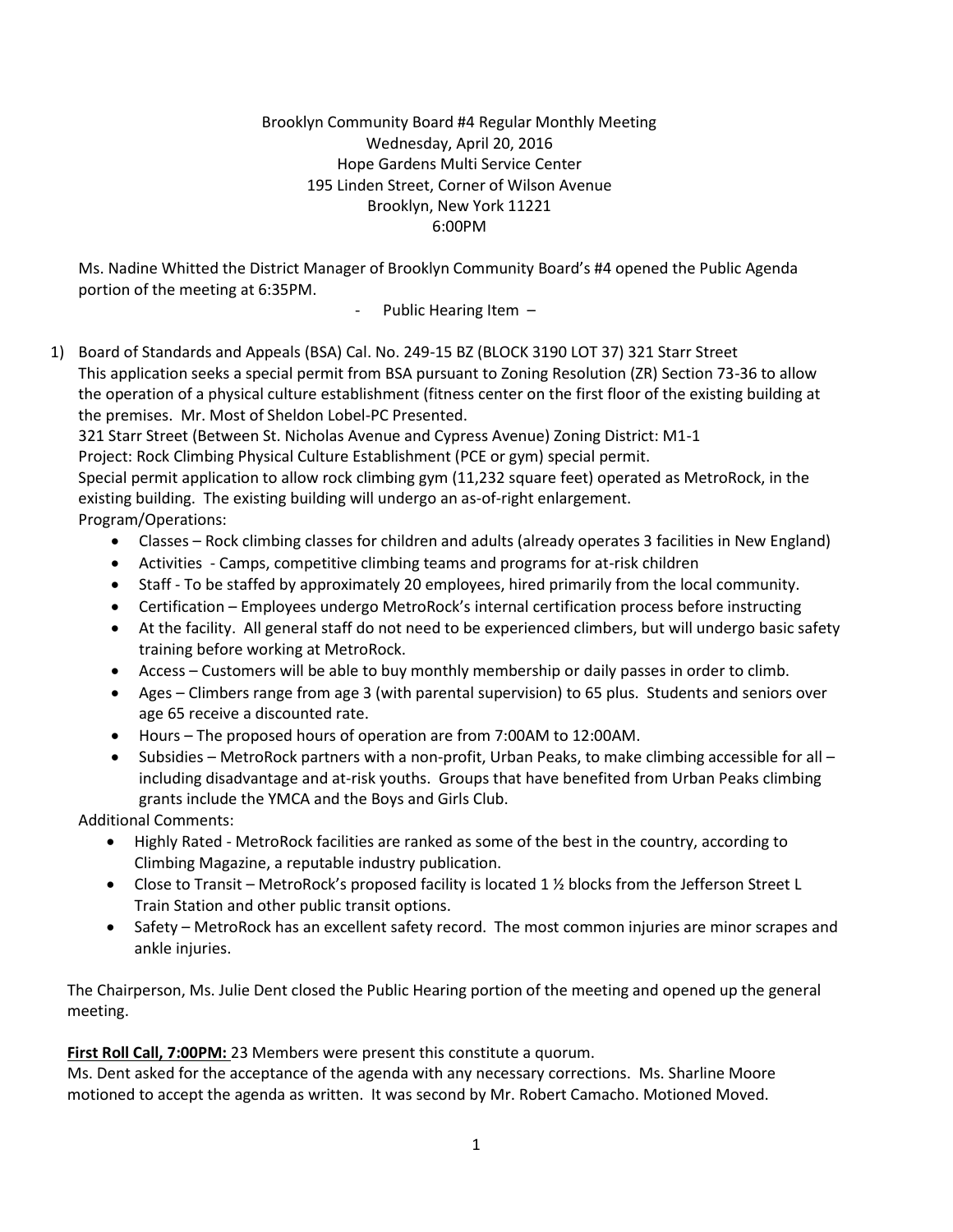Ms. Dent asked for the acceptance of the previous month's minutes with any necessary corrections. Mr. Robert Camacho motioned to accept the previous month's minutes with any necessary corrections. The motioned was second by Ms. Elvena Davis. Motioned Moved.

#### **CHAIRPERSON'S REPORT: 7:03 PM**

The Chairperson Ms. Julie Dent welcomed all to Community Board#4's Wednesday, April 20, 2016 monthly public meeting. She wished all an early "Happy Earth Day " which will be celebrated on Friday, April 22, 2016. She stated that we all must become better stewards of the Earth by planting more trees, getting involved with composting and teaching our children the importance of recycling, and much more. For observers of Passover the first day will begin at sunset on Friday the 22<sup>nd</sup>.

Ms. Julie Dent asked that the Elected Officials and / or their representatives introduce themselves and state their respective contact information with their address and telephone numbers.

- 1) Jacklyn Reyes Representing Assemblyman Eric Martin Dilan, 366 Cornelia Street, Brooklyn, NY 718-386-4576
- 2) Celeste Leon Representing Councilman Rafael Espinal, 786 Knickerbocker Avenue, Brooklyn, NY 11207, 718- 642-8664
- 3) Yamilky Crisostomo, Representing the Brooklyn Borough President Eric Adams, 209 Joralemon Street, Brooklyn, NY 11201, 718-802-3809
- 4) Shelton Jones Representing District Attorney Kenneth Thompson, 350 Jay Street, Brooklyn, NY 11201-2908, 718-250-3146
- 5) Jennifer Gutierrez, Representing Councilman Antonio Reynoso, 244 Union Avenue, Brooklyn, NY 11211, 718- 963-3141
- 6) Miguel Suarez Representing Senator Martin Malave Dilan, 573 Metropolitan Avenue, Brooklyn, NY 11211, 718-573-1726
- 7) Alexis Rodriguez, Representing Councilmember Antonio Reynoso, 244 Union Avenue, Brooklyn, NY 11211, 718-963-3141
- 8) Evelyn Cruz, Representing Congresswoman Nydia Velazquez, 266 Broadway, Brooklyn, NY 11211, 718-599- 4359
- 9) Assemblywoman Maritza Davila, 249 Wilson Avenue, Brooklyn, NY 11221, 718-443-1205

The Chairperson welcomed Assemblywoman Maritza Davila the 53<sup>rd</sup> Assembly District to the meeting and invited her to address the board and all in attendance.

Assemblywoman Davila has been very busy in Albany. She and others just passed a budget of 196 billion dollars for New York State.

She attended the meeting to address the situation that the community board passed. The resolution to put bike lanes in certain additional areas in Bushwick.

To clarify how she feels about bike lanes Assemblywoman Davila stated, "I have a husband that carries a 50lb bag on his back and rides a bike every day of his life to bring home the" bacon". I am not one to discriminate, but I am one who stands up for what is right and what is wrong."

Assemblywoman Davila mentioned that she is sorry if she overlooked her emails regarding meetings that were held. She is very busy.

Transportation Alternative: She has sat with the Department of Transportation. DOT told her that they had done some outreach. She asked them where did they do outreach at? She was told by DOT that outreach was done on Myrtle and Wyckoff Avenues. She told them that that area is not in her district. Where else did you do outreach she asked them? On Jefferson Street and Wyckoff Avenue they told her.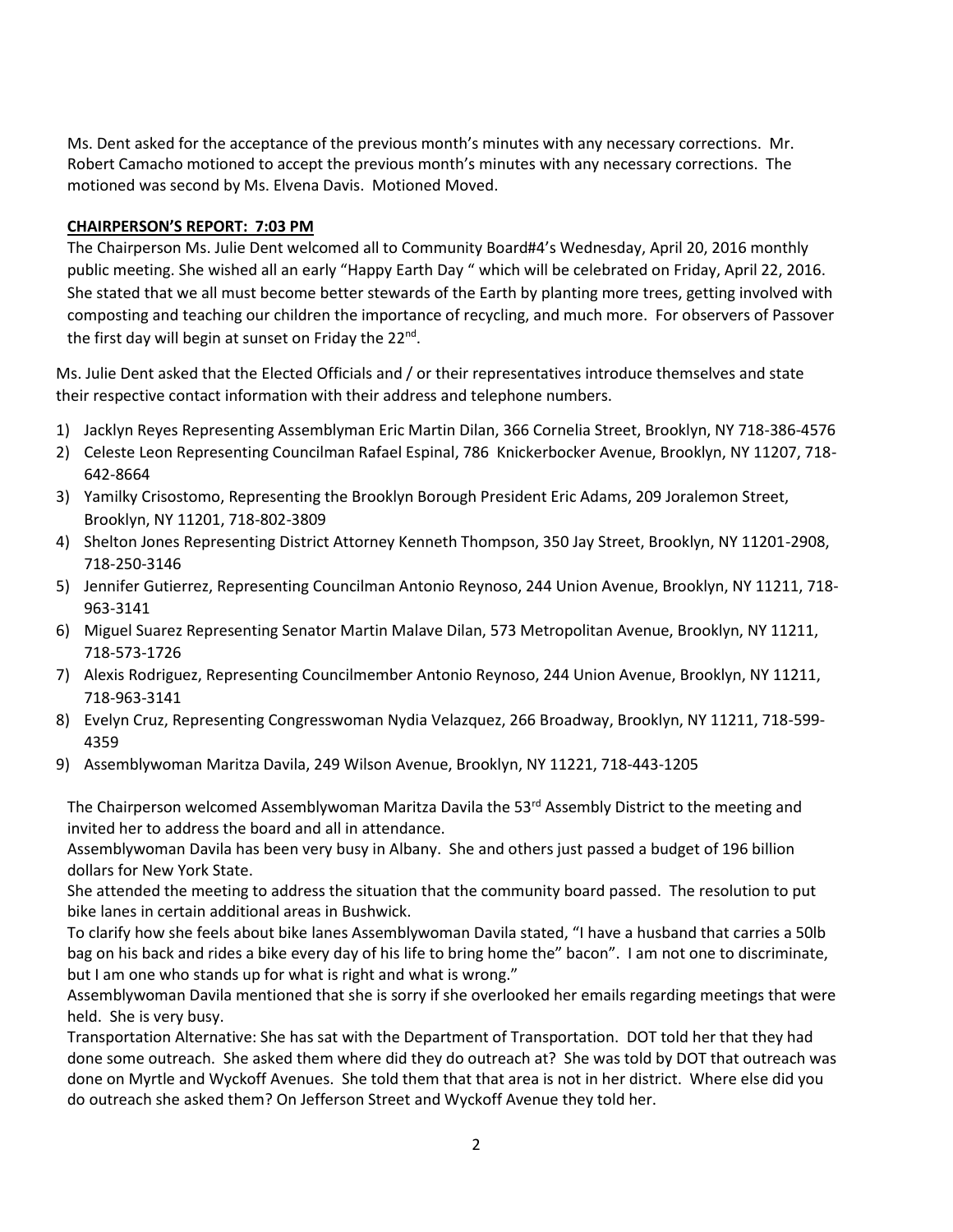Ok that is part of my community / district.

Where else she asked? They told her that they have had meetings here and there. She asked them where they plan to put the bike lanes. They gave her a map. The assemblywoman was ok with it however she saw that the bike lanes were going to be on Knickerbocker Avenue. So she had to ask the representative of DOT did you speak to the merchants on Knickerbocker Avenue? DOT replied "No". Assemblywoman stated that the merchants are part of our family and they are the one that service us. The assemblywoman relates a story about a young child getting hit by a bike two weeks ago on Knickerbocker Avenue. A young child was hit by a bike, and when he pick himself up he ran into a market. The assemblywoman seen that the bicyclist who hit the child was getting ready to leave, she stopped him from leaving the scene. The right thing to do is to stop and see if the child was OK, not to leave. On another occasion the Assemblywoman mentioned, her daughter was also hit by a bicyclist and had to receive 10 stiches.

The Assemblywoman concerns:

- Fear that more children will get hurt.
- There will be more victims
- Causing high hospital bills
- The bike lanes will cause problem when the merchants receive their goods. Trucks will have a problem unloading merchandise.

What matters to her is everyone's safety. When I see danger I have to step up and say something, said the Assemblywoman.

She sent a letter to the board because she wanted it on record stating that this is not the right thing to do. The merchants are upset because they never received any information regarding the bike lanes.

Assemblywoman Davila stated that she knows every crack and crevice of this community and if she did not know she should not be your assemblywoman. She said that she will continue to do the right thing by her district but she needs our help.

She asked that in the future if she sends a letter to the board's office that they respect her wishes until research can be done. If there are any questions please feel free to let her know. Her office is open to answer any questions. We must stand by the merchants and the community.

The Chairperson Ms. Julie Dent thanked the Assemblywoman Davila.

City, State or Federal Agency Representatives were asked to introduce themselves and state their respective contact information.

- 1) Maggie Mangual, Program Manager Wyckoff Heights Hospital, Sexual Health Behavior, 718-508-4669
- 2) Deputy Inspector Max Tolentino, 83<sup>rd</sup> Pct. 480 Knickerbocker Avenue, 718-574-1697
- 3) Detective Franco, 83rd Pct., Community Affairs Unit, 480 Knickerbocker Avenue, 718-574-1697
- 4) Boniface WeWe, Brooklyn Public Library, Washington Irving Branch, 360 Irving Ave., 718-628-8278
- 5) St. Nicks Alliance, 718-302-2057

Ms. Dent invited Deputy Inspector up to say a few words as to what is happening in Bushwick and she thanked him for consistently providing monthly updates.

Deputy Inspector Tolentino, 83<sup>rd</sup> Precinct: 7:20PM

A candle light vigil was held at Maria Hernandez Park for Japan and Ecuador last night April 19, 2016. Anyone who would like to donate can do so but please be careful not to be victimized. Call 911 if anyone shows up at your door asking for money.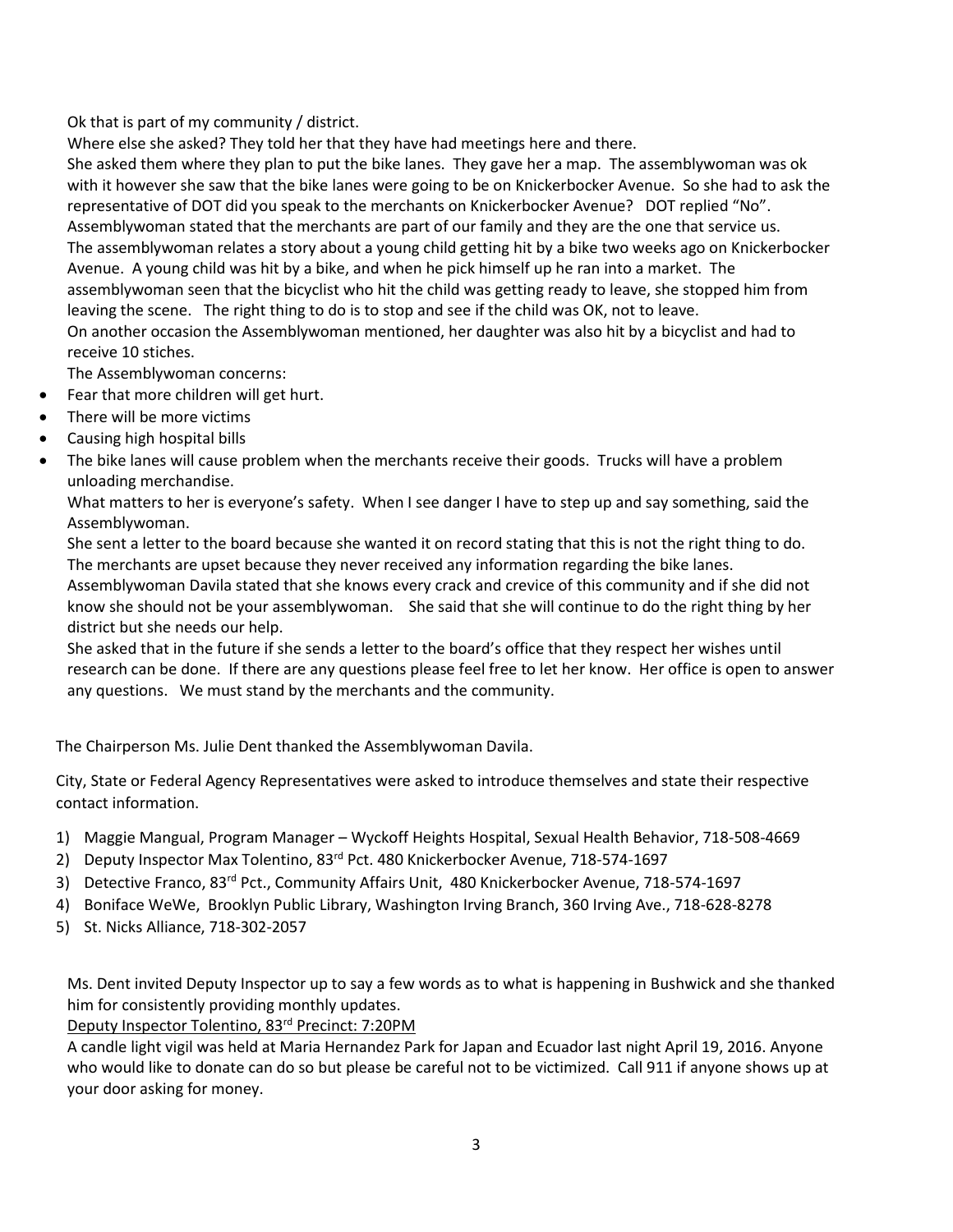60 families were displaced as a result of the fire that occurred on DeKalb Avenue. Thanks to the elected officials for their help. Now is the time to sit with family members to develop an escape plan in case there is a fire in your house. Put together a few clothing, a flashlight, important papers, etc. in a bag so as to grab quickly in case a fire should occur. Decide where everyone will meet in case you are separated. Crime is down in the 28 day period from 108 verses 110. Rapes is up by 2: 3 verses 1

Robbery increase by 2: 16 verses 14

Everything else is down. In the 28 day period there have been 7 arrest mostly due to iPhones. Please look on twitter to see if you can identify anyone that the police is looking for. 14 new police officers will be added to the force with an additional 12 new officers in two weeks.

#### **March 17, 2016**

The District Manager and I visited with Mrs. Avellar Hansley one of the most senior members of Community Board 4. Her health limitations have prevented her from attending meetings. Thus, she forwarded to the Brooklyn Borough President her letter of resignation.

#### **March 21, 2016**

MTA-TA requested to meet with the District Manager only- (She invited the Chairperson) to discuss the MTA-TA M Train elements. At that time the story had just been release to the media. The representative gave an overview as to the necessity of the proposed project.

A letter was written to the Brooklyn Borough President to host a meeting where all of the district's elected officials and the MTA-TA are present to discuss the ramifications of this proposed project. We are extremely concerned about the owners/tenants who must be relocated due to the project. Riders who utilized this major train line will be highly inconvenience too. However, for the safety of all we do understand that this work is much needed and must be done.

## **March 29, 2016**

Residents of our community beheld a life changing disaster that will be etched in their collective minds forever. The six alarm structural fire that occurred at 1427 DeKalb Avenue and impacted the other buildings located at 1417 through 1429 has impacted the entire community. 67-Adults 18-Children 32-households were impacted. The loss of a home due to fire is something that no one can conceive of; unless undergoing it personally. Our prayers are extended to the families as they try to piece their lives back together again.

It was an amazing sight to see our elected officials, city-agencies and community based organizations come to the aid of the victims of this massive destructive fire. Our community has always been known for being able to confront challenges head on and move forward in a positive manner. The Mayor's Office of Community Affairs-represented by Tahirah Moore, NYC- Comptroller Scott Stringer, NYC- Public Advocate Tish James, US Congresswoman Nydia Velasquez, NYC Council Members R. Espinal and A. Reynoso and NYS Senator M. Dilan, NYS Assembly Members Davila and Dilan Offices were on the scene persistently.

The Community Board was represented by Chairperson Julie Dent, District Manager Nadine Whitted and Robert Camacho. Numerous city agencies conducted a well-organized Multi-Agency Response headed by the Fire Department, NYPD 83rd Precinct and Brooklyn North, Department of Buildings, HPD, Dept. of Small Business Services. Countless Community Based Organizations including THE AMERICAN RED CROSS, RIDGEWOOD BUSHWICK SENIOR CITIZENS COUNCIL, WYCOKFF HEIGHTS MEDICAL CENTER, TENT, UJIMA,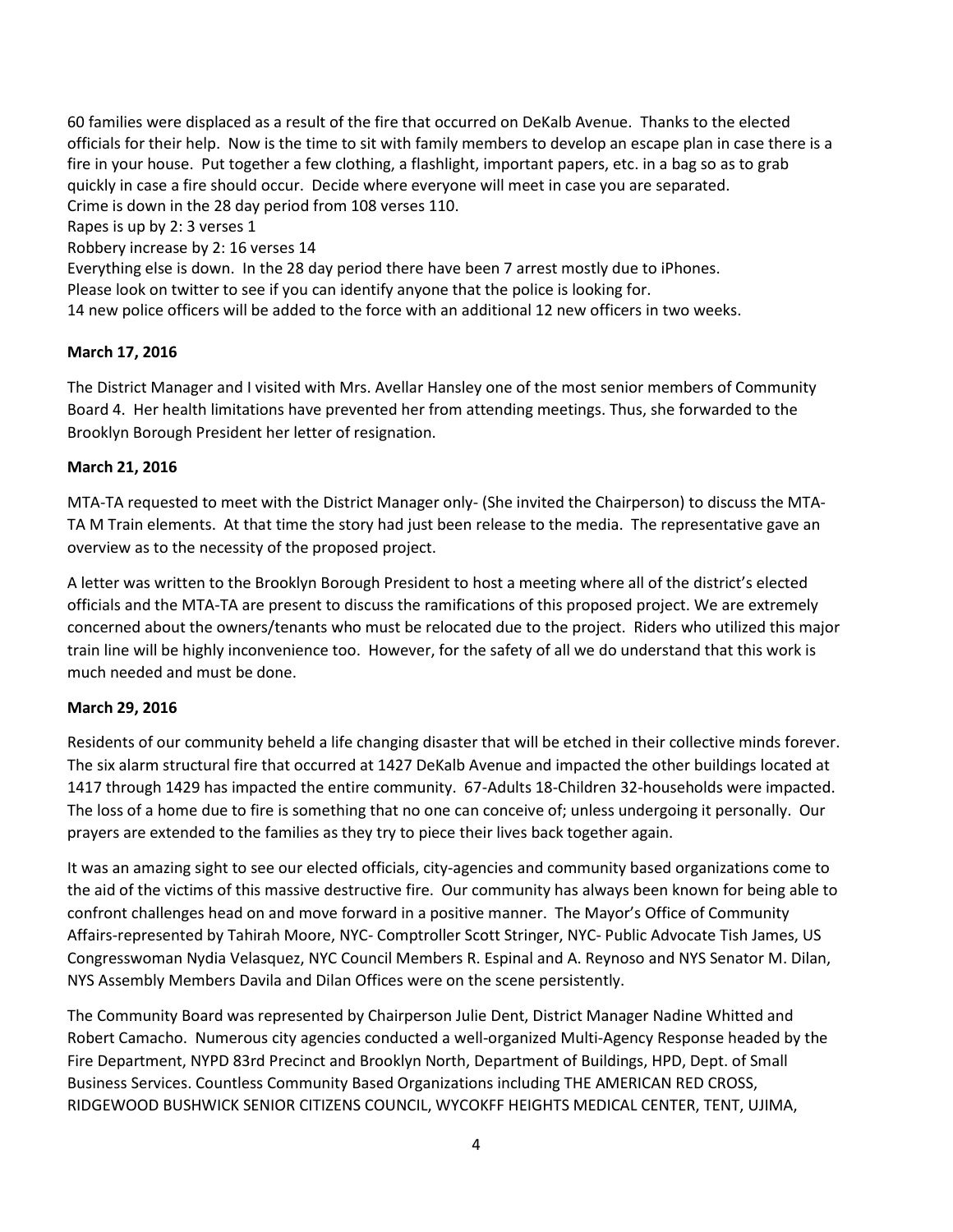MAKE THE ROAD NY and many others came to show strong support for the victims through donations of money, clothing and other needed items.

What a blessing to know that not one life was loss through this catastrophe! Ms. Whitted expressed her gratefulness and gratitude from the entire Community for everyone's consistent support and offering.

Though the coordinated efforts of The Mayor's Office, NYC Council Members Espinal and Reynoso, NYS Assembly Members Davila and Dilan and Senator Dilan, Congresswoman Velazquez, CB#4, NYPD 83<sup>RD</sup> Pct., UJIMA CWT and TENT the public had the opportunity to help the residents impacted by the Bushwick Fire by donated clothing, gift cards, toiletries, household items at NYPD Patrol Bureau Brooklyn North at 179 Wilson Avenue. On Saturday and Sunday **April 16 and 17, 20126** the families were invited to come and select any items. The monetary gift cards was divided amongst the families.

## April **16, 2016**

District Manager Whitted took advantage of the Borough President's and Deputy Borough President invitation to Brooklyn's Open House, at Borough Hall 209 Joralemon Street. This, the first-of-its-kind experience and it was well attended

## **April 19, 2016**

Brooklyn Borough President Adams hosted a Candlelight Vigil for Ecuador- the Ecuadorian community memorialized the more than 300 people who died in Sunday's devastating Earthquake as well as to support the thousands injured and needing aid.

## **OTHER ISSUES**

NYS Senator Martin Malave - Dilan contacted Ms. Whitted with respect to the following information:

Damon House Drug Free Program located at 1154 DeKalb Avenue between Bushwick Avenue and Broadway is slated to become a Men's Shelter. We are awaiting further information with respect to this.

249 Varet Street between Wythe Street and Bogart Street is also sited to become a Men's Shelter. (However this is not in our district)

## **COMMUNITY BOARD BUSINESS-**

Brooklyn Borough President Office Up-dated the Community Board #4 Membership list. To date there are 37 members assigned to CB#4, quorum is 18 members. Currently the Borough President has (10) vacancies 37th Council Member has (2) Vacancies 34th Council Member has (1)

CB#4 will host Board Elections during the month of May.

## **DISTRICT MANGER'S REPORT: 7:39PM**

March 21, 2016

EBC- High School - Students have been involved in a Project called " Brighten Broadway" –which translates to machining the Broadway Corridor a safer place to live, work and of course travel to and from school. To that end they have examined what are some of the economic, zoning, safety, travel impediments along the strip. A survey was developed by the students which was presented to pedestrians, businesses and residents. On Thursday, April 21, 2016 a Town Hall Meeting is be held at the school from 6pm-8pm.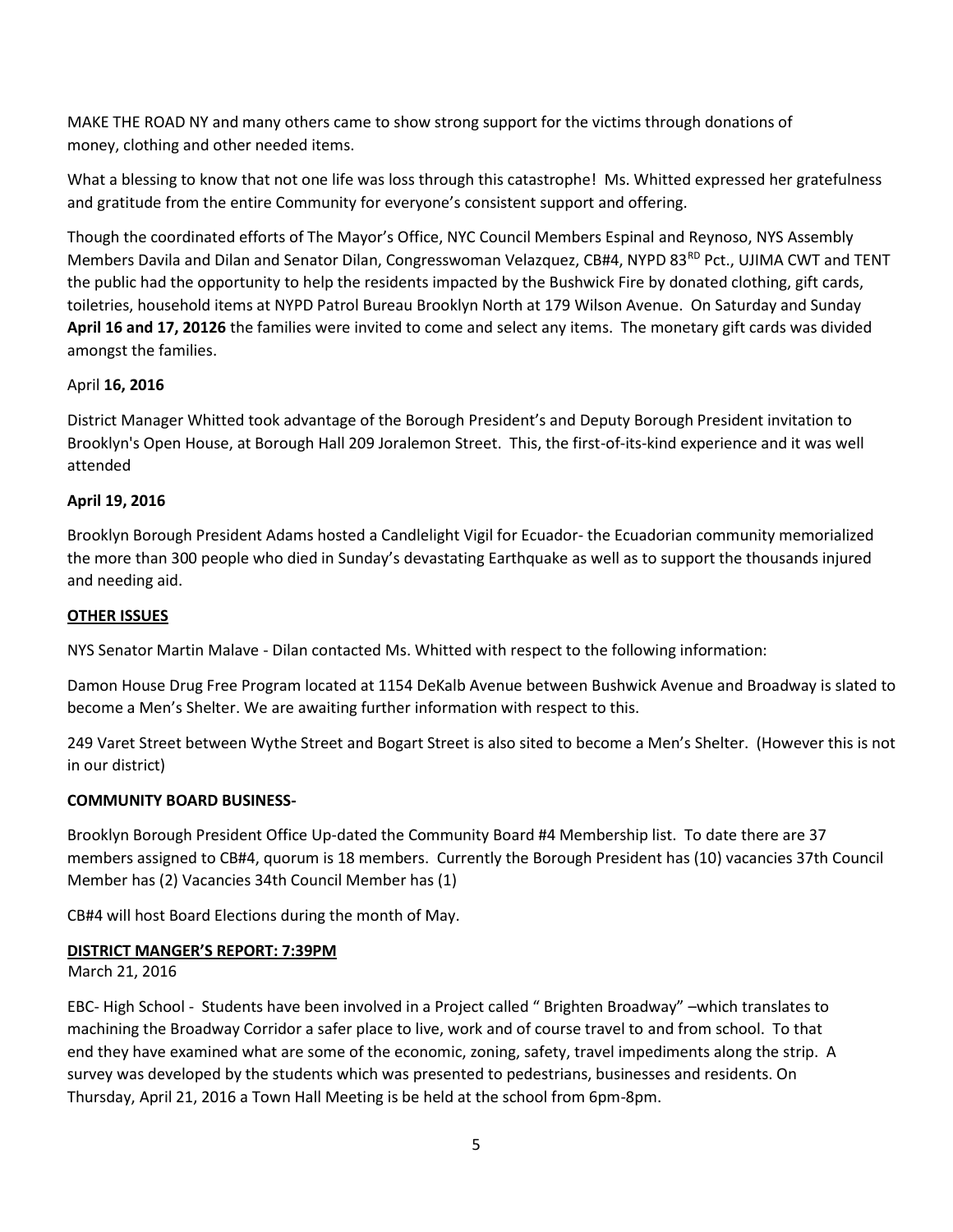City Agencies: DOT. TA, SBS, 83<sup>rd</sup> Pct., CB#4, DCP have been invited to discuss possible changes. NYC- Council Member Reynoso will also be present. Please join the District Manager in supporting the students of EBC

March 22, 2016 Attended the Parks Committee Meeting (See report)

March 29, 2016 Attended the Housing and Land Use Committee Meeting (See report)

March 30, 2016 The day after the terrible fire that impacted so many residents in our community Attended the Youth and Education Committee (See report)

March 31, 2016 Attended the Parade Planning Meeting

April 1, 2016 Attended Ujima CWT –luncheon

April 6, 2016 Attended the Executive Committee Meeting

April 13, 2016

Public Safety Committee Meeting

April 14, 2016

Parade and Festivity Planning Meeting

April 15, 2015

Life Audrey Johnson Learning Center – Health Fair

April 19, 2016

H2O Meeting at Highland Park

AGENCY ISSUES/CONCERNS

1. MTA- Meeting to hold public meetings to reconstruction on the L LINE CANARSIE TUNNEL. THURSDAY, MAY 5, 2016 at 6PM MARCY AVE. ARMORY AT 355 MARCY AVENUE.

2. MTA-TA Will have a meeting with the local elected officials/staff in order to brief us on how to outreach to owners about the impacted of the constriction project on the M Lined. The meeting is scheduled for Wednesday, April 27, 2017 at 3:30PM at the Community Board's Office.

3. FDNY – Temporary relocation for Engine 286/Ladder 135 to quarters of Engine 277/Ladder 112. They are housed on Knickerbocker Avenue.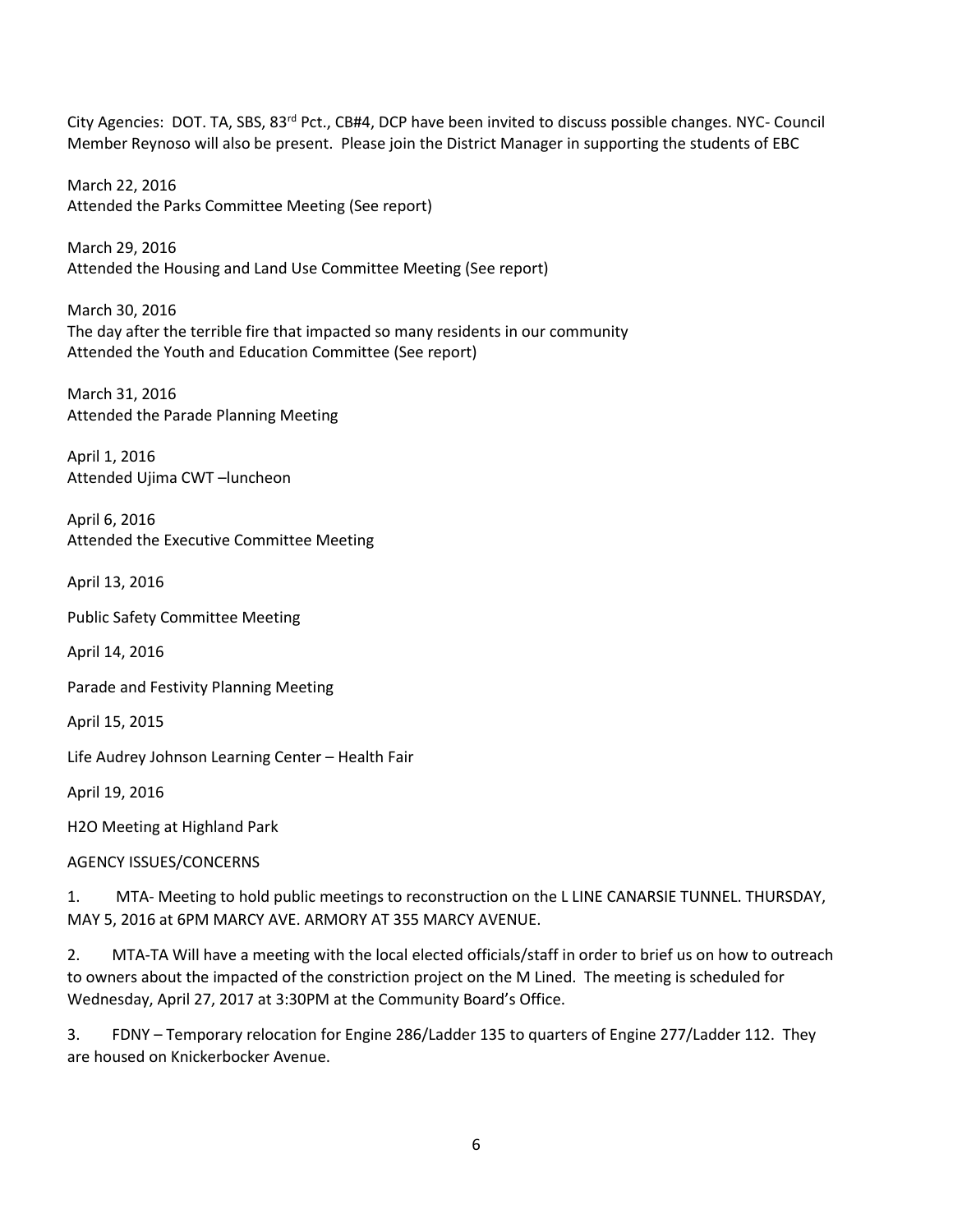4. VISION ZERO PUBLIC WORKSHOP – Myrtle Plaza on April 27, 2016 at the BUSHWICK CAMPUS- 400 IRVING AVE. 6:30PM

5. KINGS COUNTY DA OFFICE - A Bushwick man sentenced to 45 years to life in prison for robbery and attempted rape.

6. MARCH 3OTH: Hundreds March in Bushwick demanding stronger protection for rent regulated tenants. Elected Officials and tenants marched through rapidly gentrifying Bushwick, Brooklyn to protect real affordable housing in their neighborhood. Participants in the march called on Albany to eliminate loopholes in the rent laws that incentivize tenant harassment and have caused tens of thousands of rent-regulated units to be lost annually. Between 2005 and 2014, for example, Bushwick's median rent up nearly \$400.

7. USPS Launching a new program initiative "Card Carrier C.A.R.E.S."

# **Committee Reports: 7:55PM**

Civic and Religious Committee (CRC) Chairperson: Ms. Elvena Davis

Health Hospital and Human Service Committee (HHH) Chairperson: Ms. Mary McClellan Meeting held on Thursday, April 14, 2016, 1420 Bushwick Avenue, Suite 370, Brooklyn, NY 11207-1422 Members Attending: Ms. Elvena Davis - CRC Committee Chair, Ms. Mary McClellan-HHH Committee Chair, Annette Spellen, Raul Rubio

Others Attending: Nadine Whitted, District Manager, Selina LeBron, Darryl Thomas, Barbara Jackson, Kurt Barnes, Danny Torres – Swerve Church, Gloria Coppage, Sandra Young Quiroz, Anita Haines – UJIMA and Joanna Bosquet – Metro Plus Health Plan .

Ms. Elvena Davis updated the board on the Parade and Festivity planning scheduled for June 2, 2016.

# Housing and Land Use Committee (HLU) Chairperson: Ms. Martha Brown

Meeting held on March 29, 2016, at 4:00PM, 1420 Bushwick Avenue, Suite 370, Brooklyn, NY 11207-1422 Members Attending: Martha Brown – Committee Chairperson, Robert Camacho, Zulma Novoa, Julio Salinas Others Attending: Nadine Whitted-District Manager, Joshua Brown-Community Resident, Jordon Most-Sheldon Lobel- PC, and Jose Leon – St. Nicks Alliance.

Board Members present voted in favor of the Metro Rock presentation.

- $24 Yes$
- $1 No$

1 –Abstain

# Public Safety Committee Meeting (PSC) Chairperson: Ms. Barbara Smith

Meeting held on April 13, 2016 at 4:00PM, 1420 Bushwick Avenue, Suite 370, Brooklyn, NY 11207-1422 Members Attending: Barbara Smith – Committee Chairperson, Mary McClellan, Annette Spellen, and Elvena Davis

Others Attending: Nadine Whitted – District Manager, Chester Pang (Dock 22) and Linsey Storm – 1100 Flushing Avenue.

Items Discussed:

New York State Liquor License Request

- 1) Chai Thai Kitchen, 22 Wyckoff Avenue: New Restaurant (Full Liquor Wine & Beer) application located between Troutman & Starr Streets. Operation hours agreed upon are: Monday through Saturday 11:30AM to 4:30AM, Sunday – No liquor sales after Midnight
- 2) Brooklyn Cider House, LLC., 1100 Flushing Avenue: New Restaurant (Full Liquor Wine & Beer) application located between Knickerbocker & Irving Avenues. Hard Cider / Sweet Cider rustic family style restaurant.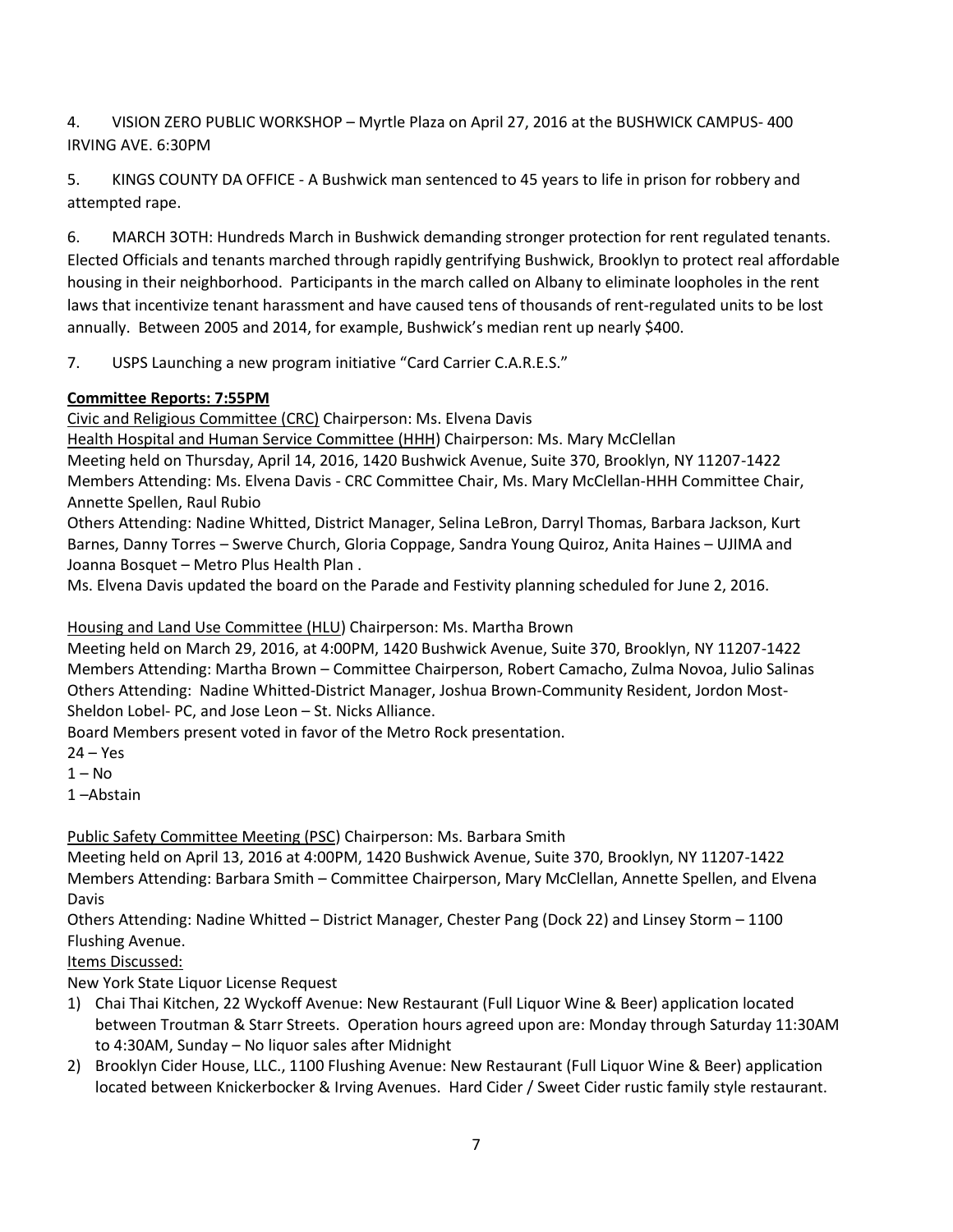According to applicant the business is far away from opening. The plan is to be open seven (7) days a week from 11:0AM to 4:00AM. No liquor sales after midnight on Sunday.

Committee Recommends Approval: 8:09PM

Mr. Robert Camacho recommend to support the PSC report. Ms. Martha Brown second in support of the recommendation.

25 -Yes

1 – Abstain (Ms. Novoa)

Motioned Carried.

## Sanitation Committee Meeting (SAN) Chairperson: Mr. Raul Rubio

Meeting held on Monday, March 28, 2016 at 5:30PM, 1420 Bushwick Avenue, Suite 370, Brooklyn, NY 11207- 1422

Items Discussed:

- a) Pile up of electronic items in the community
- b) Neighborhood Beautification projects currently underway
- c) Sanitation Issues cleaning up the community is up to us
- d) Interest in an anti-litter campaign. Light, friendly signage about using garbage cans.
- e) Minimizing flyers in the community
- f) New Issues from our neighbors in the community

## Updates:

E-Waste event: Saturday, April 30<sup>th</sup>, 10AM to 4PM at Irving Square Park. (Halsey Street and Knickerbocker Avenue)

Youth and Education Committee (YEC) Chairperson: Virgie Jones

Meeting held on Wednesday, March 30, 2016 at 5:30PM, 1420 Bushwick Avenue, Suite 370, Brooklyn, NY 11207-1422

Members Attending: Virgie Jones- Chairperson, Julie Dent – Community Board #4 Chairperson, Sharline Moore and Chris Graham

Others Attending: Nadine Whitted- District Manager, Melissa Washington, J. Miller, Clentine Finner, Joshua Morales, and Sherra Buie – Central Avenue Charter School for Academic Leadership CASA L. Item Discussed:

Ms. Finner: The school is not faith based although it will be housed in the old Pilgrim Christian Academy building located on Schaffer Street between Central and Evergreen Avenues. The building has been undergoing construction for it has been closed for some time. CASA L applied to the New York State Department of Education through a Letter of Intent (LOI) which has been accepted. They have been working on this project for two and a half years.

Highlighting the Vision/Mission of the school Ms. Finner stated: Educators, families and community members will provide a communal yet rigorous academic environment to support the children's abilities to become academically proficient, intellectually curious, civic-minded and leadership driven.

The committee asked several questions regarding the start of the school.

Although the committee recognized the need for educational options and diversity for students and parents alike it was duly noted that the CASA L was lacking in substance and was not prepared to appear before the full board at this time.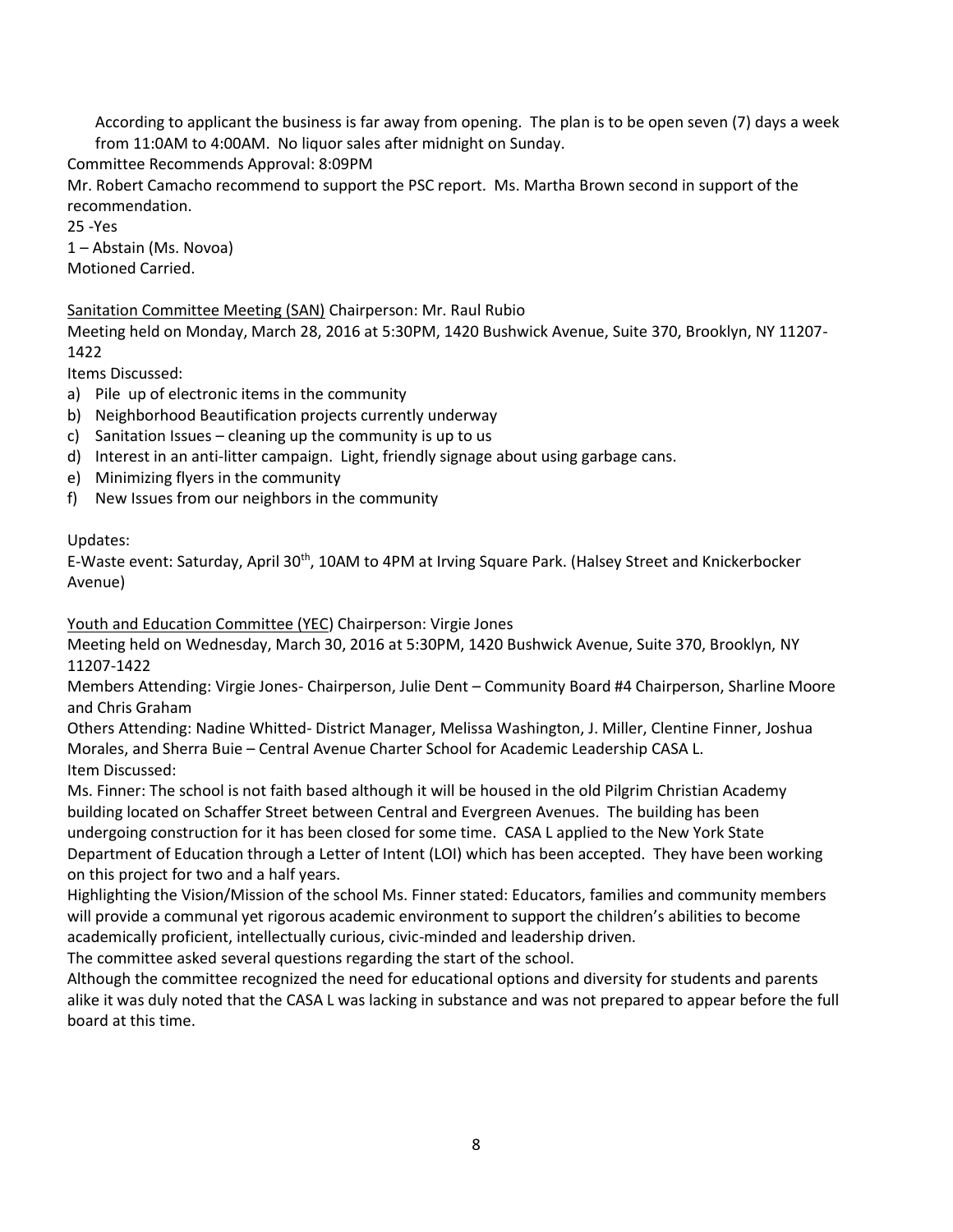#### **Announcements - 8:16PM:**

**VISION ZERO PUBLIC WORKSHOP** on Wednesday, April 27, 2016 at 6:30PM to 8:00PM. Please arrive by 6:15PM.

#### **Myrtle – Wyckoff Avenues / Ridgewood Terminal: Intersection and Plaza**

NYC DOT is proposing to enhance safety and public space at the intersection of Myrtle Avenue, Wyckoff Avenue and Palmetto Street, where the L train and the M train subways connect to the Ridgewood Bus Terminal. Please join us to share your input about safety and plaza design at this busy intersection where Brooklyn and Queens connect.

Location: Bushwick School for Social Justice (Cafeteria) 400 Irving Avenue, Brooklyn, NY 11237. A 5 minute walk from the L and M trains at Myrtle-Wyckoff Station

Contact Leroy Branch (Brooklyn) 646-892-1350 or Samantha Dolgoff (Queens) 212-839-2510 at NYC DOT. Please provide advance notice for accessibility accommodations. This event is not sponsored by the Department of Education

Whose Job is it to Stop Luxury High-Rises?

The Brooklyn Anti-gentrification Network Demands that Community Board are Elected, Not Appointed and that they are not just "Advisory" but have Veto Power! Community Boards:

- 1) Have a say in land use, but do not have the power to stop developers from building the luxury high rises that is destroying our communities.
- 2) Are appointed by each Borough President and therefore may not have total freedom to represent the community.
- 3) Don't have veto power to stop invasive development.

We want an election process that will give Community Boards independence and freedom to represent us, the residents. We want Community Boars to be more than just "Advisory" and we want them to have Veto Power. We will work to change the New York City Charter so that Community Boards will be more powerful to protect us!!!

Join Us to Demand Elected Community Boards! Brooklyn Borough Hall, 209 Joralemon Street, Brooklyn, NY 11201 March 30, at 12 Noon. Phone" 646-820-6039, Email: [info@BANgentrification.org](mailto:info@BANgentrification.org)

Brooklyn Public Library- Washington Irving Library: Celebrate DIA! Thursday, April 28, 2016, 4:00PM Mexican Folk Traditional with Calpulli Youth Dance – Outfitted in traditional costumes, the talented dancers will perform selections from different regions of Mexico-Jalisco, set to the world famous music of the Mariachi.

Lower East Side Ecology Center presents: E-Waste Recycling Saturday 4/308/2016 from 10:00AM to 4:00PM, rain or shine.

Drop off Site: Irving Square Park, Knickerbocker Avenue between Halsey Street and Weirfield Street. We Accept: Working and non-working computers, monitors, printers, scanners, keyboards, mice, cables, TV's, VCR's, DVD players, phones, audio/visual equipment, cell phones and PDA's.

Can't make the event? Drop off e-waste any Tuesday thru Saturday at the Gowanus eWaste Warehouse located at 469 President St, Brooklyn, NY 11215. For more information contact: Lower East Side Ecology Center at [www.lesecologycenter.org](http://www.lesecologycenter.org/) or call 212-477-4022.

Wyckoff Heights Medical Center: Be intimate with your health! Take Pride in Knowing! Friendly & Confidential Clinic Services

FREE Rapid HIV testing-resulting in 30 minutes, STD testing & Treatment, PEP (Post-exposure prophylaxis), PrEP (Pre-exposure prophylaxis), HIV & Hepatitis C Medical Care, and Health counseling & supportive services.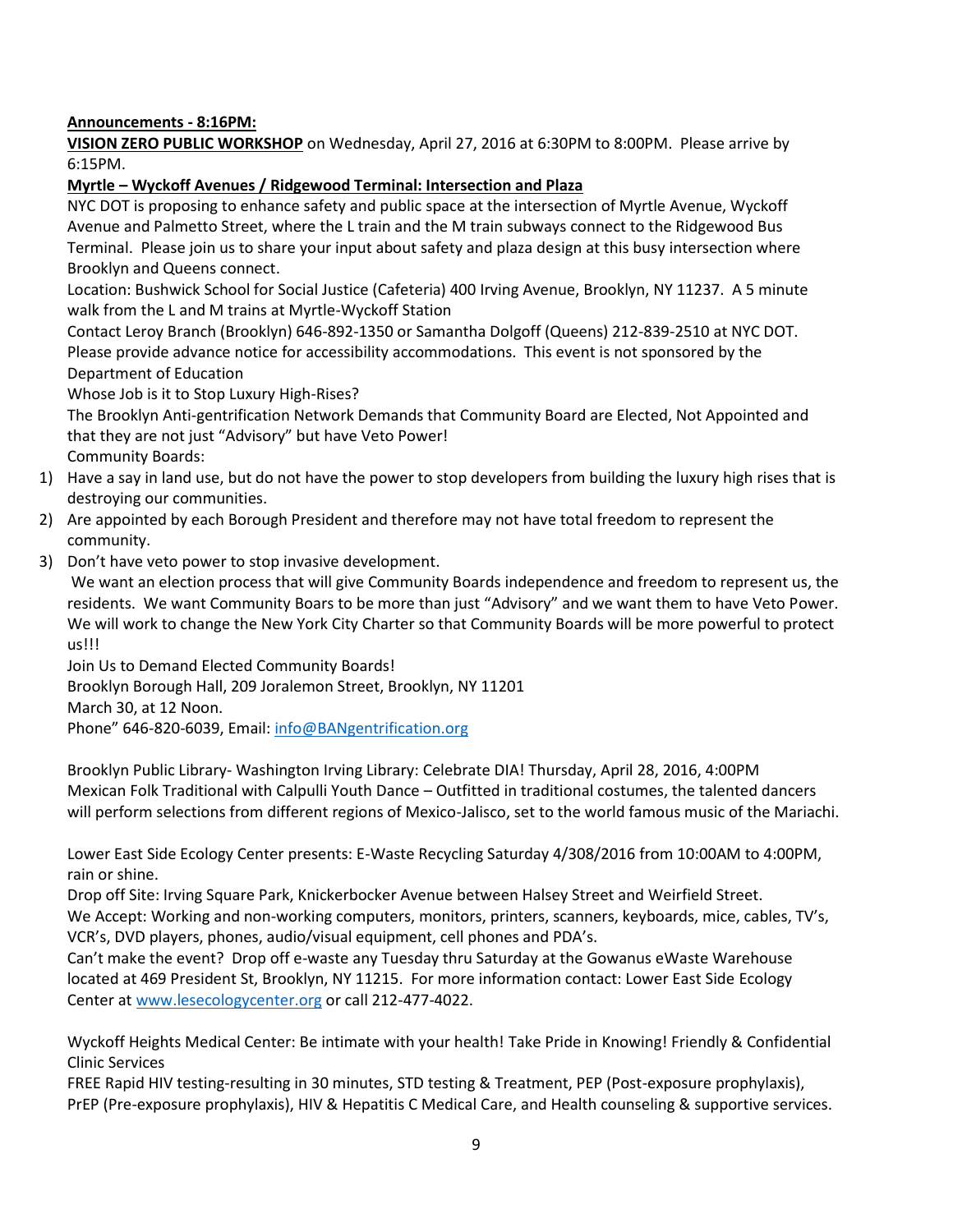CALL or TEXT to make an appointment 347-723-6925 or 347-528-5604.

You can walk-in Monday to Friday 9AM to 4PM. 1610 Dekalb Avenue, Brooklyn, NY 11237 (Take the "L" train (DeKalb Station) or the B13/B38 buses.

The Silent Barn: Bushwick School for Music Youth Showcase in collaboration with Educated Little Monsters. May  $1<sup>st</sup>$  at 2PM.

Churches United CUFFH for Housing: Sacred Heart Tuesdays @ CUFFH Time: 6:30PM, Location: 41 Adelphi Street, Brooklyn, NY 11205 Learn how to apply for affordable housing and obtain assistance on filling out affordable housing lottery applications. Learn about available resources, including credit counseling, tenant rights referral, and more. For more information email: [rsvp@cuffh.org](mailto:rsvp@cuffh.org) or call 917-909-1610

NYPD: Walk Responsibly. STOP, LOOK, and LISTEN before crossing.

- Cross ONLY at a crosswalk and obey DO NOT WALK signs.
- Never assume the motor vehicle operator is aware of you.
- If you drop an item (ex. Cell phone) on the street, WAIT!!! Look BOTH WAYS. No property is worth your life.
- Never use a handheld device while crossing the street
- Treat a driveway / parking lot as if it were a road. Stop and look before you cross.

Kenneth P. Thompson Kings County District Attorney: Re-Entry Programs

There are three re-entry programs that the DA's office operates:

- 1. ComALERT: Community and Law Enforcement Resources Together
- 2. GRASP: Gender-responsive Re-Entry Assistance and Support Program (for women)
- 3. KCRTF: Kings County Re-Entry Task Force

These three re-entry programs provide support for individuals from incarceration or institutionalization into Brooklyn's communities, thereby enhancing the public safety and wellbeing of everyone. The r-entry programs provide an effective combination of vital services to individuals, including those with substances abuse issues. For more information call 718-250-3281 or send an email to: [reentry@BrooklynDA.org](mailto:reentry@BrooklynDA.org) Mail correspondence to: Re-Entry 210 / KCDA, 350 Jay Street, Brooklyn, NY 11201-2908

Letitia James, the Public Advocate for the City Of New York: Community Update April 2016 Protecting Tenants from Eviction: Public Advocate James reached an important settlement with the Department of Finance that protects many low-income senior New Yorkers and New Yorkers with disabilities from eviction. The settlement reverses a policy that caused tenants to lose rent subsidies through the Senior Citizen Rent Increase Exemption (SCRIE) and the Disability Rent Increase Exemption (DRIE) after the death of a spouse – putting tenants at risk of eviction and homelessness. "Every New Yorker deserves to live in a safe home and this settlement marks progress in defending the elderly and disabled living in our increasingly unaffordable city" said Public Advocate James.

For more information or if you need help contact Public Advocate Letitia James at 212-669-7200 or call 311 Visit website at [www.publicadvocate.nyc.gov](http://www.publicadvocate.nyc.gov/)

Facebook: [www.facebook.com/PALetitiaJames](http://www.facebook.com/PALetitiaJames)

PRE-K For All: Register for St. Francis Cabrini Catholic Academy's Free Pre-K for all program! This program is absolutely free!

Registration Open for Children born in 2012! 181 Suydam St., Brooklyn, NY 11237